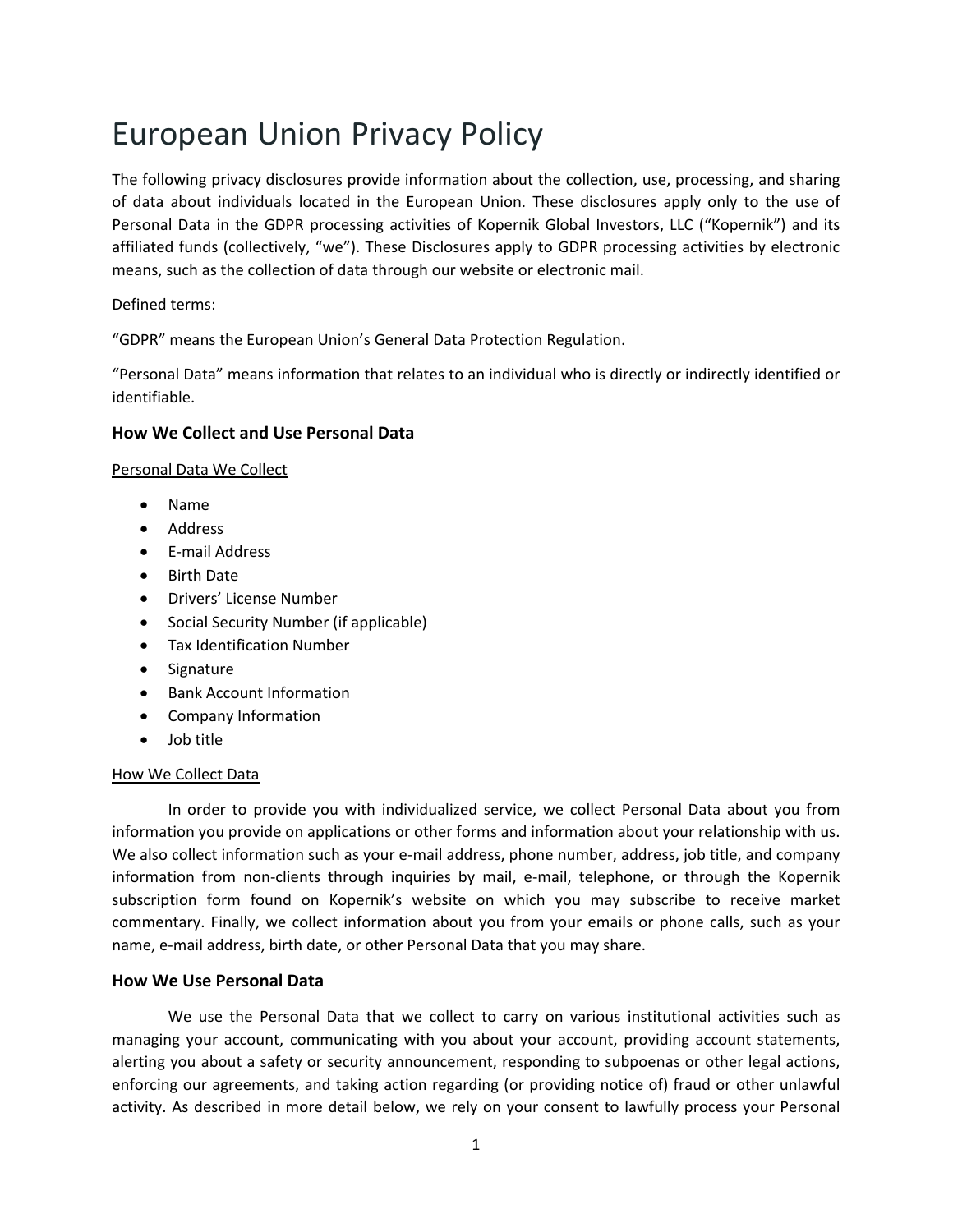Data. We will retain your Personal Data for as long as is necessary for the purposes set out in these disclosures, unless a longer period is required under applicable law, or is needed to resolve disputes or protect our legal rights or otherwise comply with legal obligations.

## **Legitimate Interests**

We rely on several legitimate interests in using and sharing your Personal Data. These interests include:

- Furthering research and understanding of the ways our services are used;
- Maintaining an ongoing relationship with clients and prospective clients;
- Exploring ways to develop and grow our business;
- Cybersecurity;
- Administration of our operations;
- Enhancing protection against fraud, intellectual property infringements, crime and security risks; and
- Meeting our obligations and enforcing our legal rights.

## **How We Share and Disclose Personal Data**

We do not disclose any Personal Data about you to anyone, except as permitted by law. So that we may continue to offer you products and services that best meet your investing needs, and to effect transactions that you request or authorize, we disclose the information we collect, as described above, to companies that perform administrative or marketing services on our behalf, such as transfer agents, or printers or mailers that assist us in the distribution of investor materials. With respect to individuals that subscribe to receive emails containing Kopernik commentary and materials, Personal Data including the individual's name, email address, physical address, telephone number, job title, and company will be shared with companies hired to assist with the distribution of the material you have requested to receive. These companies will use this information only for the services for which we hired them and are not permitted to use or share this information with anyone for any other purpose. Kopernik will disclose Personal Data in circumstances where Kopernik believes in good faith that a disclosure is required under applicable law, to cooperate with regulators, or to cooperate with law enforcement authorities. When we are processing Personal Data based on your consent, we generally will retain the information for the period of time necessary to carry out the processing activities to which you consented by sharing your information with Kopernik, subject to your right, under certain circumstances, to have your Personal Data erased.

### **Your Rights**

Under the GDPR, individuals located in the European Union are entitled to the following:

- The right to access the right to request that Kopernik share copies of your Personal Data. We may charge you a small fee for this service.
- The right to rectification the right to request that Kopernik correct any information the individual believes is inaccurate or incomplete.
- The right to erasure the right to request that Kopernik erase your personal data, under certain conditions.